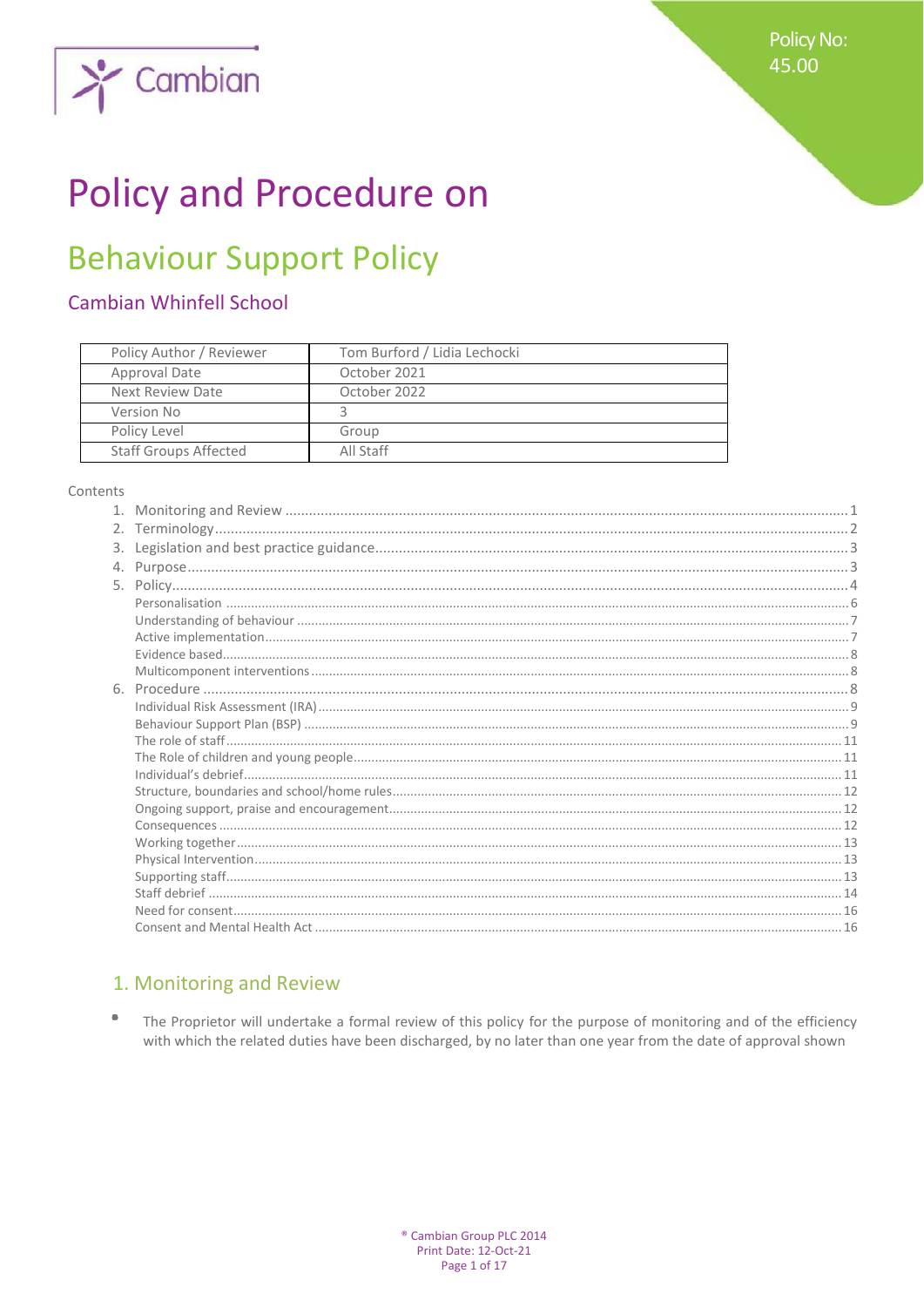

above, or earlier if significant changes to the systems and arrangements take place, or if legislation, regulatory requirements or best practice guidelines so require.

Policy No: 45.00

The local content of this document and supporting procedures will be subject to continuous monitoring,  $\bullet$ refinement and audit by the Head of Service.

Signed: wers i

John Ivers **Paddy Sandham** Proprietor, Cambian Group Principal<br>
October 2021 **Principal** 

January 2022

## 2. Terminology

 $\bullet$ Our aim is to use consistent terminology throughout this policy and all supporting documentation as follows:

| 'Establishment' or 'Location | This is a generic term which means the Children's<br>Home/school/college. Cambian Whinfell School is a<br>school                                                                                                                      |
|------------------------------|---------------------------------------------------------------------------------------------------------------------------------------------------------------------------------------------------------------------------------------|
| Individual                   | This means any child or young person under the age of 18 or<br>young adult between the ages of 18 and 25. At Cambian<br>Whinfell School we have young people/adults attending and/or<br>residing between the ages of 11 and 19 years. |
| Service Head                 | This is the senior person with overall responsibility for the school.<br>At Whinfell School this is the Principal who is Paddy Sandham.<br>The Registered Manager is Ian Sharpe.                                                      |
| Key Worker                   | Members of staff that have special responsibility for Individuals<br>residing at or attending the Establishment.                                                                                                                      |
| Parent, Carer, Guardian      | Means parent or person with Parental Responsibility                                                                                                                                                                                   |
| <b>Regulatory Authority</b>  | Regulatory Authority is the generic term used in this policy to<br>describe the independent regulatory body responsible for<br>inspecting and regulating services. At Whinfell School this is<br>Ofsted.                              |
| Social Worker                | This means the worker allocated to the child/family. If there is no<br>allocated worker, the Duty Social Worker or Team Manager is<br>responsible.                                                                                    |
| <b>Placing Authority</b>     | Placing Authority means the local authority/agency responsible<br>for placing the child or commissioning the service                                                                                                                  |
| <b>Staff</b>                 | Means full or part-time employees of Cambian, agency workers,<br>bank workers, contract workers and volunteers.                                                                                                                       |
| CambianKPI                   | This is the online in-house information system which holds data<br>for each site on quality measures.                                                                                                                                 |

Version: Next Review Date: Print Date:

October 2021 12-Oct-21

3

Behaviour Support Page 2 of 17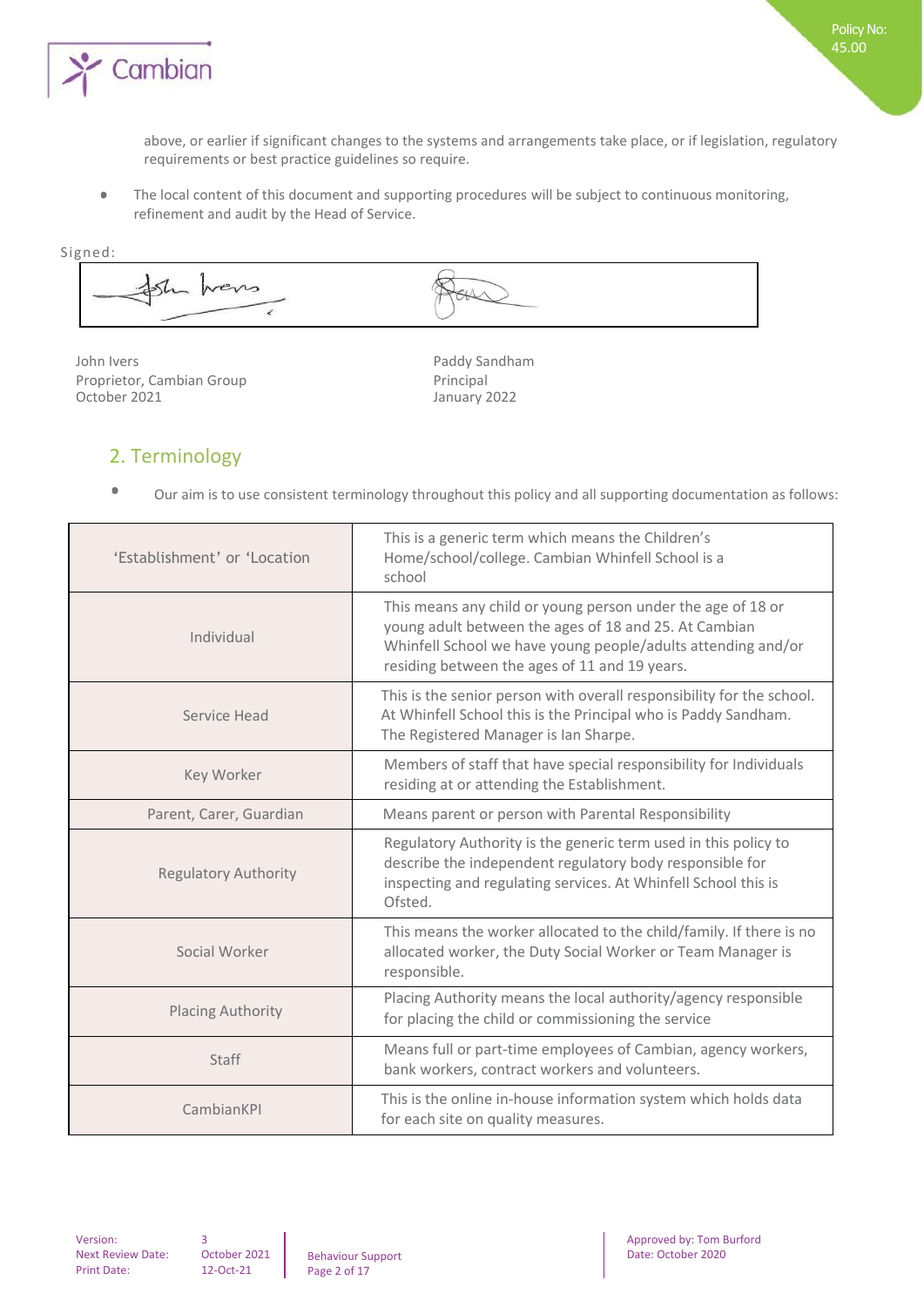

## 3. Legislation and best practice guidance

- The Education (Independent School standards) Regulations 2014
- Children Act 1989
- Human Rights Act 1998
- United Nations Convention on the Rights of the Child (Ratified 1991)
- Education and Inspections Act 2006
- Health and Safety at Work Act 1974
- National Minimum Standards (RSS) 2015
- Violent Crime Reduction Act 2006
- Children's Homes (England) Regulations 2015 ò
	- Health and Social Care Act 2008, Regulations 2014
- ۰ Equality Act 2010
- ė [Regulation and Inspection of Social Care \(Wales\) Act 2016](http://www.senedd.assembly.wales/mgIssueHistoryHome.aspx?IId=12110)
- ó Care Standards Act 2000
- DE&S/DoH Guidance for Restrictive Physical Interventions. How to provide safe services for people with Learning Disabilities and Autistic Spectrum Disorder 2002
- DoH Guidance on Permissible Forms of Control in Children's Residential Care 1993
- DfE Use of Reasonable Force. Advice for Head Teachers, staff and governing bodies July 2013
- DfE Behaviour and discipline in Schools 2014 ä
	- BILD Code of Practice for the use and reduction of restrictive physical interventions (third edition) 2010
- Ofsted Below the radar: low-level disruption in the country's classrooms September 2014

Behaviour and discipline in schools, Advice for Head Teachers and school staff February 2014

Preventing and Tackling Bullying – Advice for Head Teachers, staff and Governing Bodies' July 2017

[https://www.crisisprevention.com/en-gb/Specialties/MAPA-Management-of-Actual-or-](https://www.crisisprevention.com/en-gb/Specialties/MAPA-Management-of-Actual-or-Potential-Aggression)[Potential-Aggression](https://www.crisisprevention.com/en-gb/Specialties/MAPA-Management-of-Actual-or-Potential-Aggression)

[https://www.cqc.org.uk/sites/default/files/20180705\\_900824\\_briefguide](https://www.cqc.org.uk/sites/default/files/20180705_900824_briefguide-positive_behaviour_support_for_people_with_behaviours_that_challenge_v4.pdf)positive behaviour support for people with behaviours that challenge v4.pdf

## 4. Purpose

- The implementation of this policy is the responsibility of all staff. The monitoring and review of behaviours  $\bullet$ is the responsibility of the Head of Service/Registered Manager/Senior Behaviour Lead in collaboration with the site's senior management team.
- This policy applies to all staff working in our locations as well as those engaged in off site activities.

Version: Next Review Date: Print Date:

Behaviour Support Page 3 of 17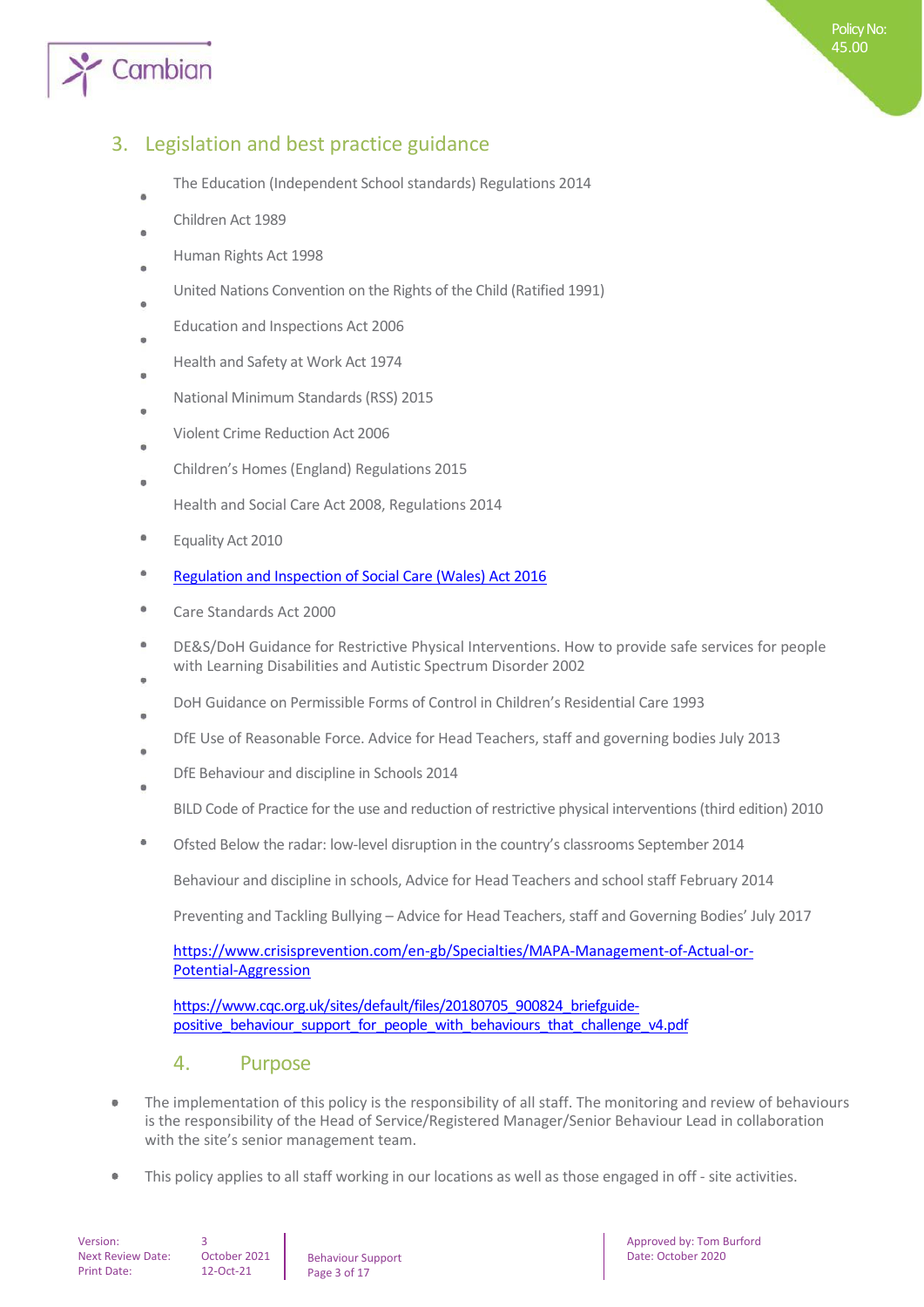

The overall aim of the Behaviour Support policy is to reduce restrictive practices and improve the quality of a child's/young person's life and that of the people around them and to ensure that all children and young people within our services who may have some difficulties with social understanding, social communication, flexibility of thinking and/or sensory issues and also other behaviours of concern which for example might be linked to trauma, are safeguarded at all times and that they have the rights and means to live and learn in a safe and inclusive environment regardless of the difficulty they experience.

Policy No: 45.00

- All staff are expected to promote the social, physical and emotional well-being of all of the children and young  $\bullet$ people within our services. We aim for every Individual to feel valued and respected and to be treated fairly.
- Effective behaviour support helps children and young people lead a meaningful life and learn new skills without unnecessary restrictions.
- $\ddot{\phantom{a}}$ With the right approach to behaviour support delivered in a person-centred way, we believe we can reduce the likelihood and impact of behaviour of concern.
- To maintain the safety of the individuals, the staff working with them, others and the environment.  $\bullet$
- To promote the use of effective non-aversive intervention strategies.  $\bullet$
- To support and encourage best practice and reduce the need for physical intervention to be used.  $\bullet$
- To ensure all locations comply with all the relevant current legislation and other national standards which govern  $\bullet$ this area of our work.

## 5. Policy

- Having autism can sometimes mean enduring a series of traumatic events, starting from a young age. For some, those events may add up to severe and persistent post-traumatic stress disorder (PTSD). Given various difficulties and the communication challenges children often experience, their PTSD can be particularly difficult to recognize and resolve.
- A behaviour might be difficult to understand, especially for children and young people with Autism, or where a child with autism also experienced trauma, but all are critical in the development of the behaviour support strategies. Some of the children and young people may display behaviour of concern as a response to a complex pattern of needs, their learning difficulty or because of associated conditions. Those problems might be compounded by their additional difficulties including mental health, social deprivation or complex medical conditions.
- A child or young person may present some specific and at times additional behaviours which may be a result of trauma. Trauma occurs when a child experiences an intense event that threatens or causes harm to his or her emotional and physical well-being. Some events are more likely to be traumatic than others and children can have very different responses to the same event. When a child/young person experiences trauma, it can affect their daily lives and their ability to get along with others.
- Abuse, sexual assault, violence, natural disasters and wartime combat are all common causes of PTSD in the general population. Among children with autism, though, less extreme experiences e.g. fire alarms, the loss of a family pet, daily expectations including having to follow an education program/timetable or even a stranger's offhand comment can also be destabilizing. Children and young people with autism can also be traumatized by others' behaviour toward them.
- All staff working with our children and young people must always be willing to look past disability if they are to provide a truly holistic approach to behaviour support. However staff having the understanding of a particular

October 2021 12-Oct-21

Page 4 of 17 Behaviour Support

Date: October 2020 **3** Approved by: Tom Burford **by: Tom Burford**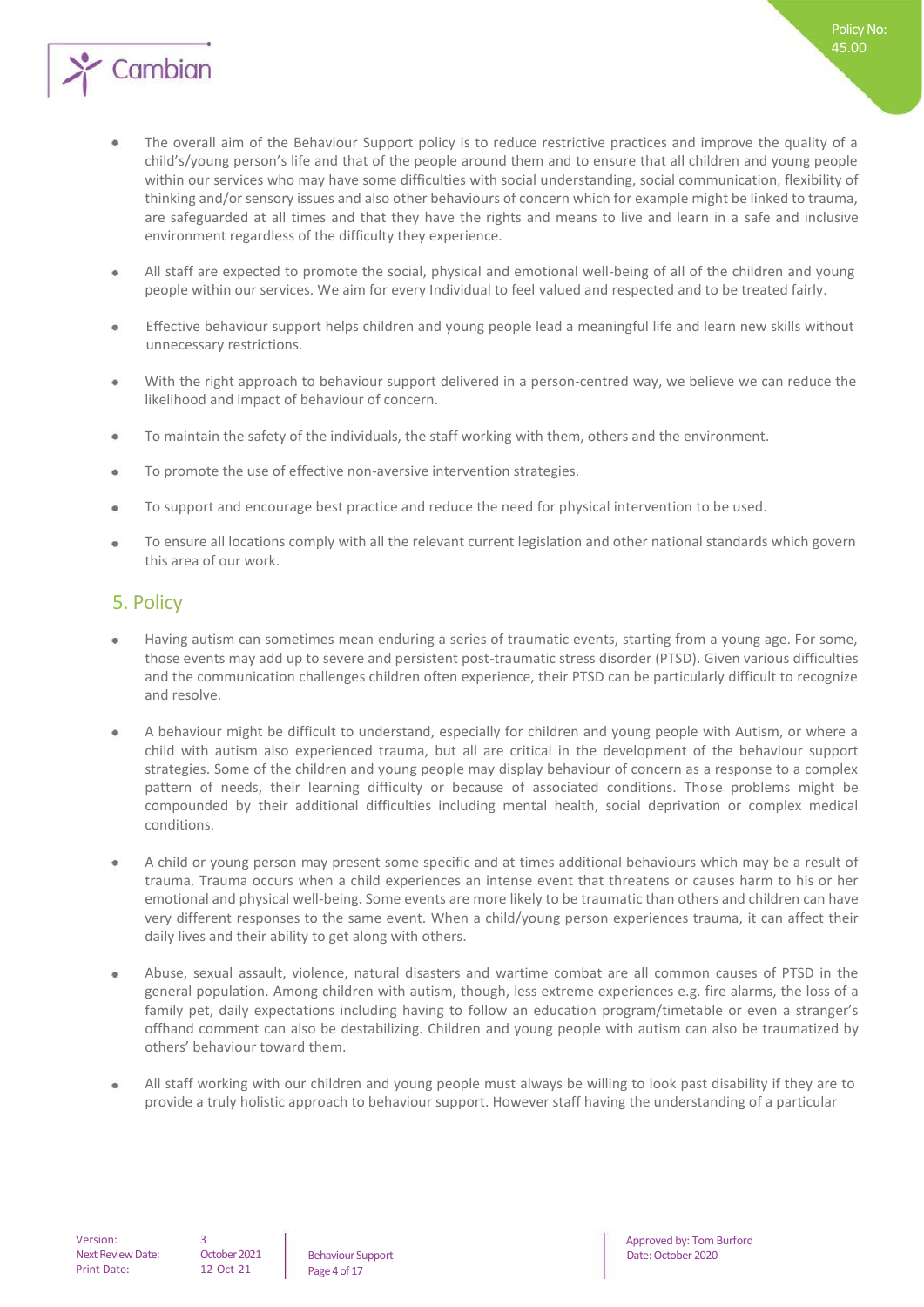

diagnosis, may help them consider critical areas when identifying the appropriate behaviour support strategies, ideally with the child/young person - where this is possible.

- $\bullet$ Owing to their complex needs, children and young people sometimes behave in ways that others can find challenging or don't fully understand. On some occasions, this behaviour may be dangerous and potentially resulting in harm to the person displaying the behaviour, peers, staff or the public. On other occasions the behaviour may constitute partial or even complete withdrawal, ongoing sadness and lack of engagement in education or other activities within the home or outside the provision.
- This policy provides guidance for staff to be able to effectively support a child/young person when they are  $\bullet$ displaying behaviour of a concern, including:
	- Anxiety, fear or panic attacks
	- Too much or too little sleep
	- Loss of appetite or overeating
	- Unexplained irritability or anger
	- Difficulty focusing on projects and school/college work
	- difficulty maintaining conversation
	- Difficulty generating ideas or solving problems
	- showing obsessive or pervasive worry
	- Denial and confusion
	- Sadness
	- Poor concentration
	- Survival instinct lie, steal, seek shelter, food
	- Physical or verbal aggression
	- Self-injury
	- Property destruction
	- Disinhibited and impulsive behaviour
	- Hyper sexuality
- Difficulty developing healthy relationships Impulsivity  $\bullet$

This list is not exhaustive and there might be other behaviour(s) which is equally critical but not listed above. When forming an assessment, consideration needs to be given to the baseline assessment of behaviour and also to the shared knowledge and understanding of each child/young person, including changes to regular, known behaviour.

Our approach to behaviour support within Cambian is based upon the overriding principle that all behaviour is a form of communication. Improving communication may be helpful in reducing or at times even stopping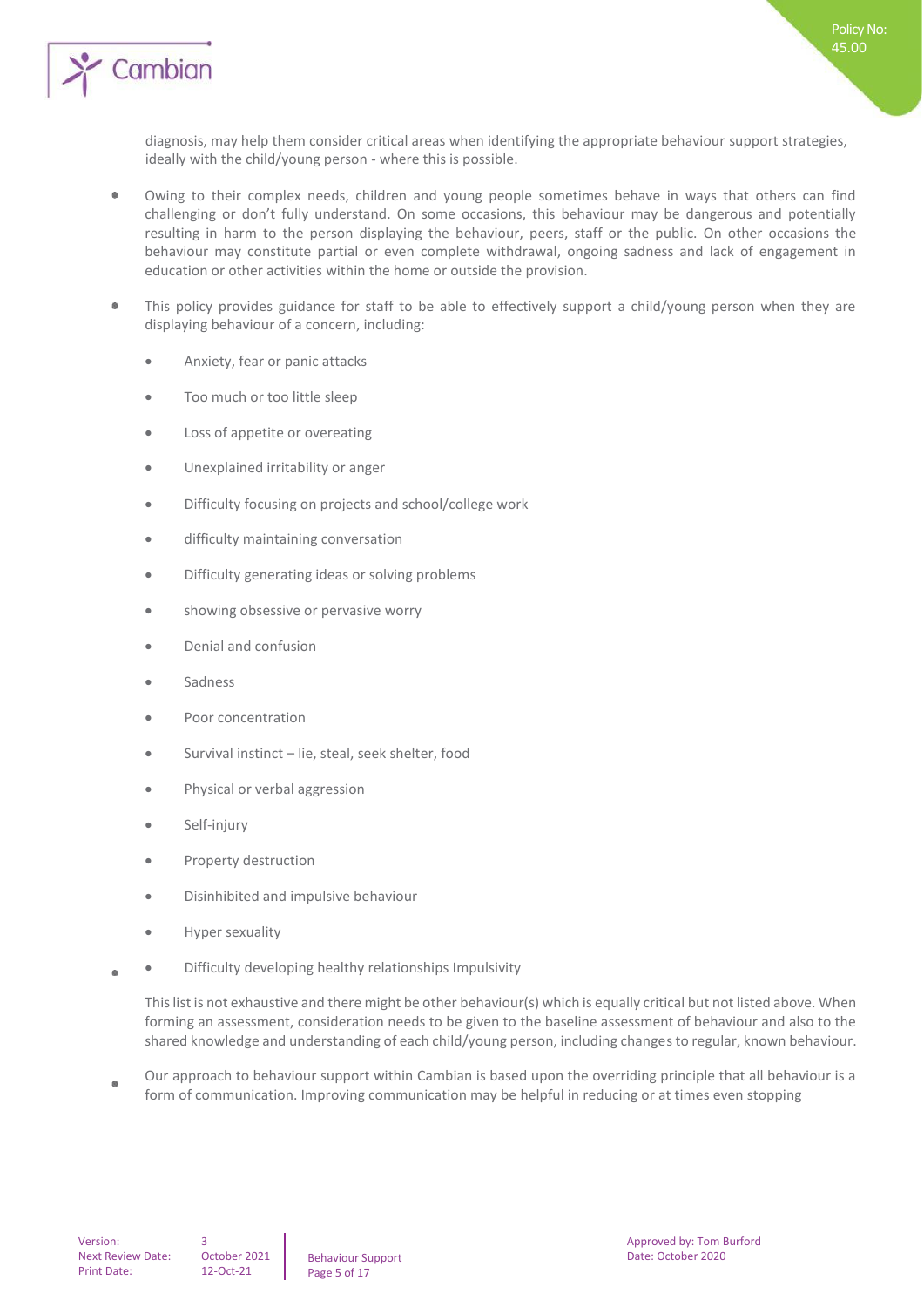

behaviour of concern. However, there are also other factors in the overall development of a child/young person which are equally critical, and which may directly contribute to the reduction of behaviour of concern.

Policy No: 45.00

- Therefore, as an organization we aim to:  $\bullet$ 
	- Value each other and develop mutual respect,
	- Provide tidy, uncluttered and clean environments,
	- Develop and maintain an environment where children and young people feel safe and secure and which supports everyday learning,
	- Maintain an environment where children and young people feel there is unconditional acceptance of them for who they are and also one, where they feel being actively listened to,
	- Create an environment with plenty of optimism and appropriate level of tolerance, but also high expectations,
	- Provide relentless focus and commitment to positive relationship building regardless of the time involved and number of attempts already made,
	- Create an environment where all children and young people understand the need for effective communication, including being able to say 'no' when they need to, helping development and maintenance of positive relationships between children/young people and adults,
	- Maintain an environment where children and young people can learn about themselves and their rights,
	- Facilitate decision making processes so each child and young person can learn about risks involved and benefits of their decision,
	- Create a moral foundation for children and young people where skills of self-control and self-discipline are developed and they are able to take responsibility for their actions and learn how to look after themselves in the future,
	- Equip children and young people with skills for life so they can make informed decision and understand the natural consequences,
	- Ensure Leadership Teams will focus on continuous improvement having children's/young people's needs at heart of all they do,
	- Ensure there are opportunities for parents and carers to play an active part in their child's/young person life.
- In order to help improve the quality of each child/young person life and the quality of life for those around  $\otimes$ them Cambian recognises the 5 signs of Positive Behaviour Support (PBS) identified by BILD®:

## Personalisation

- Behaviour support will be individualised i.e. based on a comprehensive multi-disciplinary assessment of the abilities and needs of the individual in our care. The management of children's / young people's behaviour will always require personalised approaches. These will help to:
	- Reduce anxiety
	- Enhance motivation, confidence and self esteem
	- Improve concentration and reduce distractions
	- Facilitate independence

As far as it is practically possible children and young people should be involved in determining their support, education and care needs alongside other people in their lives. They should be able to participate in the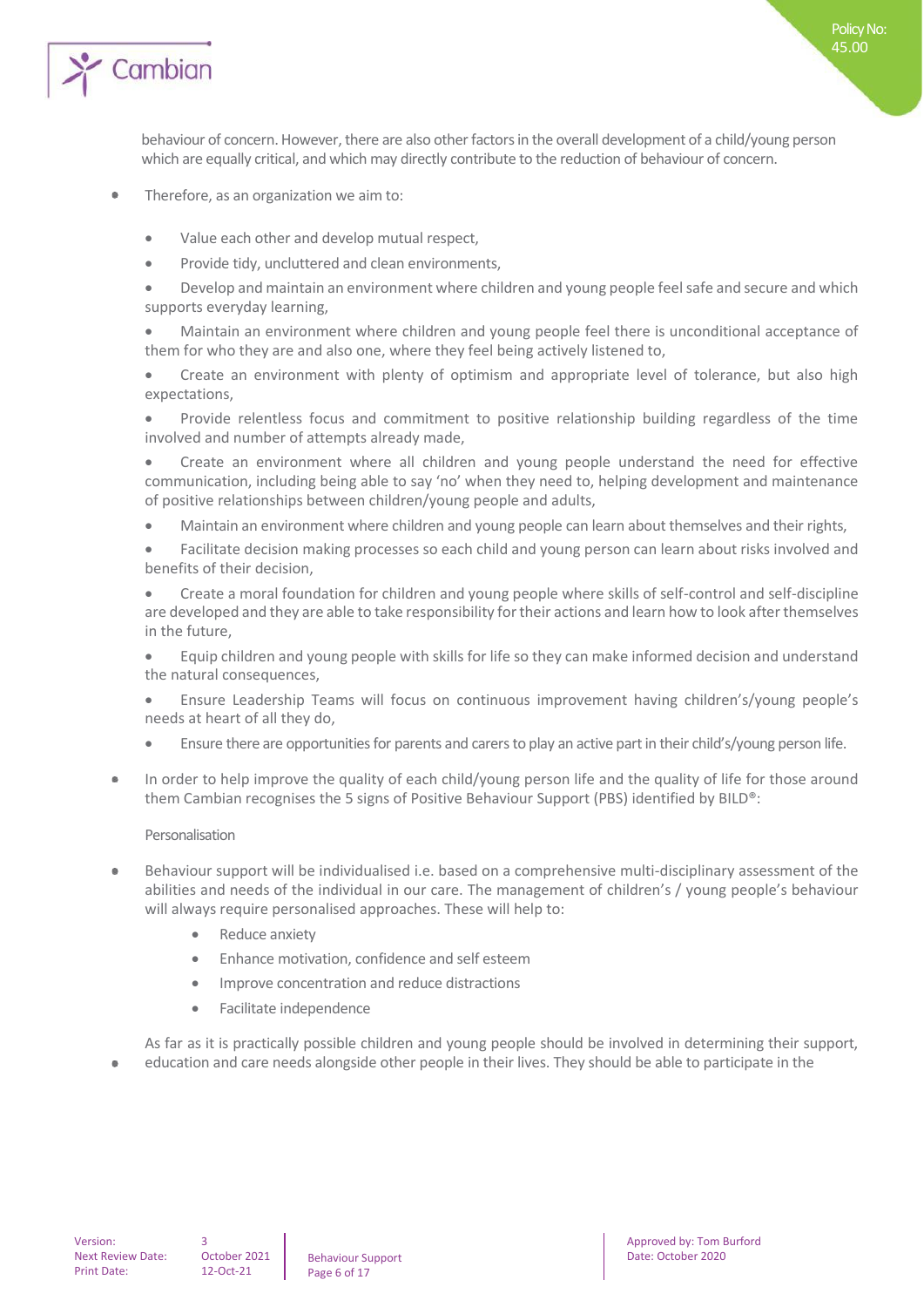

decision-making processes and where possible this should include taking part in the planning and reviews of their behaviour support plans.

Policy No: 45.00

## Understanding of behaviour

- Multi-Disciplinary Team assessments are used to develop our understanding of the function of any presenting challenging behaviour. Behaviour Support Plans (BSP), Individual Risk Assessments (IRA), Pupil Support Plans (PSP) and Pupil Centred Meetings are developed in conjunction with relevant key people around the child/young person including: support staff, teaching staff, managers and clinicians. From there a detailed and robust strategic document is developed, which will support staff to have a deep understanding of the needs of the individual. Strategies are discussed with the staff who have a good knowledge of each child/young person.
- $\ddot{\phantom{a}}$ A clear approach to managing and supporting children and young people with behaviour of concern is embedded in all our services. This may include an assessment and intervention framework (such as functional analysis) that sees behaviour as having meaning, which is multi-faceted and supports the positive change through the understanding of behaviour.

#### Active implementation

- $\bullet$ All children and young people in all Cambian locations have a Behaviour Support Plan, Individual Risk Assessment and Individual Pupil Support Plan.
- $\ddot{\phantom{a}}$ It is the responsibility of the Headteacher to ensure that:
	- All children and young people have a current and up to date Pupil Support Plan and Behaviour Support Plan with behaviours of concern being risk assessed in the Individual Risk Assessment,
	- The PSP, BSP and IRA is reviewed regularly and following any incidents a debrief meeting will occur and be recorded as well as an update on the IRA.
- $\bullet$ A Pupil Support Plan, Individual IRA and Behaviour Support Plan includes information about:
	- How the environment needs to be managed to support the child/young person,
	- The skills the person needs to be taught to enable them to behave in a more positive way,
	- Strategies for managing inappropriate behaviour when it occurs including proactive, active and reactive phases,
	- Any rewards to be used and any actions which should not be carried out during a particular phase,
	- Areas to be considered and relevant strategies to be used in order to prevent potential relapse of the behaviour.
- Each Pupil Support Plan/Individual Risk Assessment and Behaviour Support Plan also outlines individualised  $\bullet$ reactive strategies that effectively support the individual when their behaviour is challenging. It is expected that most of the reactive strategies would address the function of the presenting behaviour and would only include physical intervention as a last resort.
- $\bullet$ Behaviour Support will be reviewed and revised, structured and objective monitoring of the child/young person's progress in replacing unwanted behaviours with more positive alternatives and improving quality of life.
- A culture of collaborative practice must exist to ensure that we adopt a true multi-disciplinary approach.

Regular training relating to methods of behaviour support and the writing and monitoring of Behaviour Support Plans, Individual Pupil Support Plans/Individual Risk Assessment is provided for staff, both as whole service training and relating to individual young people. The promotion of appropriate behaviour support strategies

Behaviour Support Page 7 of 17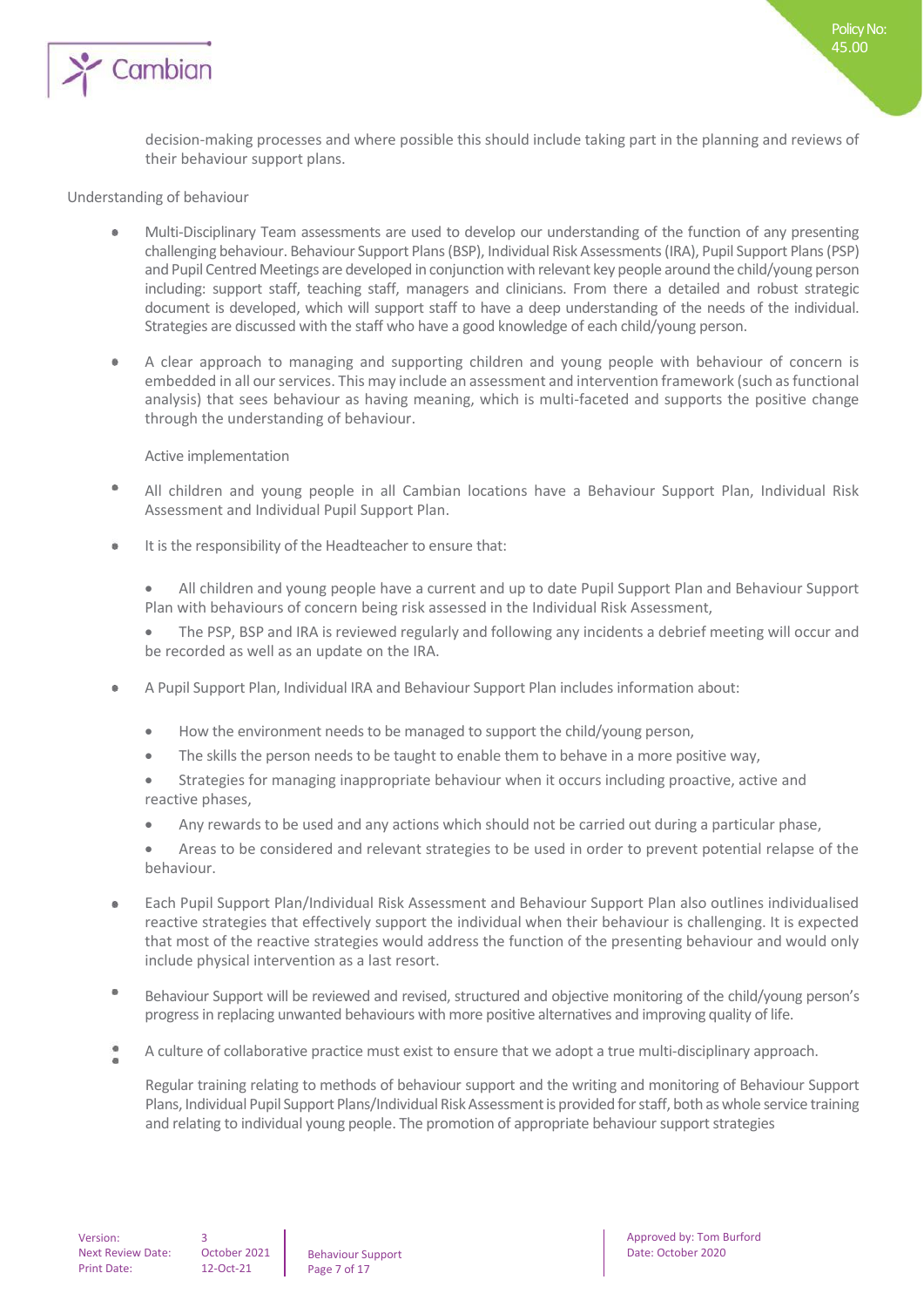

and also about individuals are discussed regularly in the appropriate team meetings and at senior leadership meetings.

۰ Active and meaningful debriefs must also form part of each school's culture in order to ensure that we can clearly identify learning points from any difficult situation and use these to inform future practice. Those, whether Individual or group debriefs must be linked with and revisited during individual staff supervisions and reflections recorded in supervision minutes.

#### Evidence based

- Behaviour Support Plans, Pupil Support Plans and Individual Risk Assessments once implemented, require ongoing  $\ddot{\phantom{a}}$ monitoring, recording and auditing in order to ascertain the effectiveness of the programme. They are active and dynamic documents which need regular updating in order to ensure that strategies employed are current and effective.
- $\bullet$ Schools employ various methods to record on-going data relating to incidents/physical intervention etc. This data is analysed on a regular basis by the Pastoral teams within each setting to evaluate the effectiveness of specific strategies. These strategies will be reviewed during Pupil Centred Meetings.
- Data relating to incidents/physical intervention is submitted and analysed across the organisation by means of  $\bullet$ weekly submissions to Cambian KPI.

Multicomponent interventions

- Behaviour support will be implemented at different levels and in different ways depending on the child/young  $\bullet$ person needs. Behaviour Support will be positive, i.e. focused on teaching and encouraging the person to develop and use more adaptive ways of responding to difficult situations.
- $\bullet$ Behaviour Support will focus on proactive responses and reactive strategies should only be used to bring about effective control and to maintain a safe environment during situations by utilising approved and agreed techniques. The notion of addressing situations at an early stage to prevent the escalation and avoid unnecessary injury, harm or damage, is fundamental.
- The focus will be placed on development of proactive strategies to prevent or reduce the triggers and events that  $\bullet$ evoke or maintain the behaviours of concern. Interventions would be designed to support personal development and the learning and maintaining of new skills.
- ۰ Coping strategies will be prioritised and there would be evidence that the environment had been altered to ensure it was the best possible fit for the child/young person.
- There will also be some reactive strategies to help people keep safe when needed. Support would be based on  $\bullet$ assessed need and may use a range of evidence-based therapies provided by therapy teams where required. Cambian provide the opportunity for people to engage in meaningful and purposeful activity that motivates them. This is focussed on providing a curriculum that takes account of the ways in which the individual learns best and is appropriately differentiated in order to enable engagement in learning.
- To reinforce/encourage positive behaviour a house reward system is in place. This takes on many different  $\bullet$ individualised/whole school formats including the award of house tokens in exchange for house points to go towards individual/class/whole school rewards.

## 6. Procedure

Risk Assessment and Management process – Education

Please read this section in conjunction with the Risk Assessment and Management process map for Education,  $\bullet$ which provides an overview of the risk assessment and management process from the point of referral

Version: Next Review Date: Print Date:

3 October 2021 12-Oct-21

Behaviour Support Page 8 of 17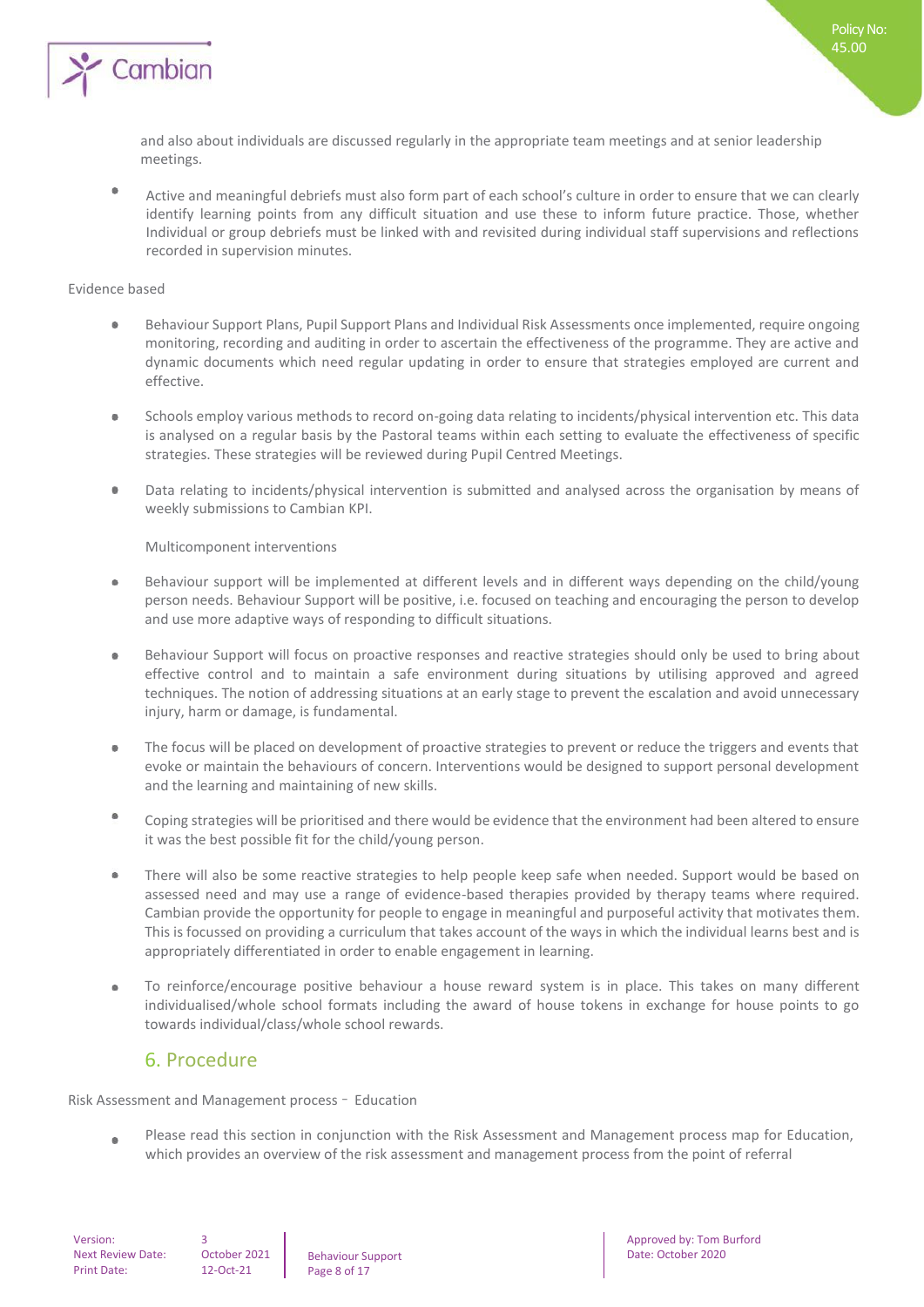

- ٠ As a part of this process each site will have a set of documents for each child/young person, which will identify key information in relation to the effective support of behaviour and management of known risks from preadmission and throughout their placement. This may include:
	- Referral Assessment Placement (RAP)
	- Impact Assessment (IA)
	- Individual Risk Assessment (IRA) IRA must be reviewed (as a minimum) every three months or as appropriate based on observed behaviour that either improves or deteriorates. If at any time a behaviour or risk of behaviour puts the individual into the 'High Priority Group' (HPG) then the reviews will be more frequent and according to need as required. Any behaviour resulting in a high-level intervention will automatically be followed by a review of the Individual Risk Assessment document.
	- Behaviour Support Plan (BSP)
	- Pupil Support Plan (PSP)

Managers must ensure that every individual has all the appropriate and relevant documents completed at the appropriate stages in a young person's placement, informed by their Education and Health Care Plans. Those documents must be:

- Developed and implemented during the assessment period,
- Subject to the agreed systems for monitoring of behaviour concerns,
- Subject to data processing and analysis to review trends.

## Individual Risk Assessment (IRA)

- In the context of managing behaviour, an Individual Risk Assessment will be used to identify what level of risk the  $\bullet$ individual may present on site and in the community. A Pupil Support Plan and/or a Behaviour Support Plan will identify the relevant type(s) of proactive, active and reactive interventions or support that will be needed in different situations in order to ensure that an individual's behaviour will not threaten safety.
- It is crucial that any potential need to employ physical or restrictive intervention is acknowledged in the Behaviour Support Plan, so that an appropriate intervention can be properly planned. If an Individual's behaviour indicates that there is a strong likelihood that it will become necessary to use some form of physical or restrictive intervention, then the Pupil Support Plan and an Individual Risk Assessment needs to reflect this.
- The Individual Risk Assessment will also be used as a process to identify what actions will need to be taken to allow/enable an individual access to activities. In some circumstances it may be necessary to avoid a particular activity because of the level of risk posed to the individual or others. However, staff will need to be mindful of the potential for discrimination against an individual if their access to an activity is being restricted unnecessarily.
- $\bullet$ In drawing up plans for the use of physical or restrictive intervention, close liaison will be maintained between the multi-disciplinary teams involved with the individual in our care. Formal methods of sharing successful approaches and interventions should be adopted in order to ensure consistency and to maximise effectiveness.

## Behaviour Support Plan (BSP)

Behaviour Support Plans should identify the particular setting conditions both within and outside the immediate  $\bullet$ environment that increase the likelihood of behaviour of concern. These might include factors that increase the individual's general level of anxiety or stress and so affect their tolerance and ability to cope with the demands being made on them. The BSP should include details of observable signs in the individual's behaviour or

3

Behaviour Support Page 9 of 17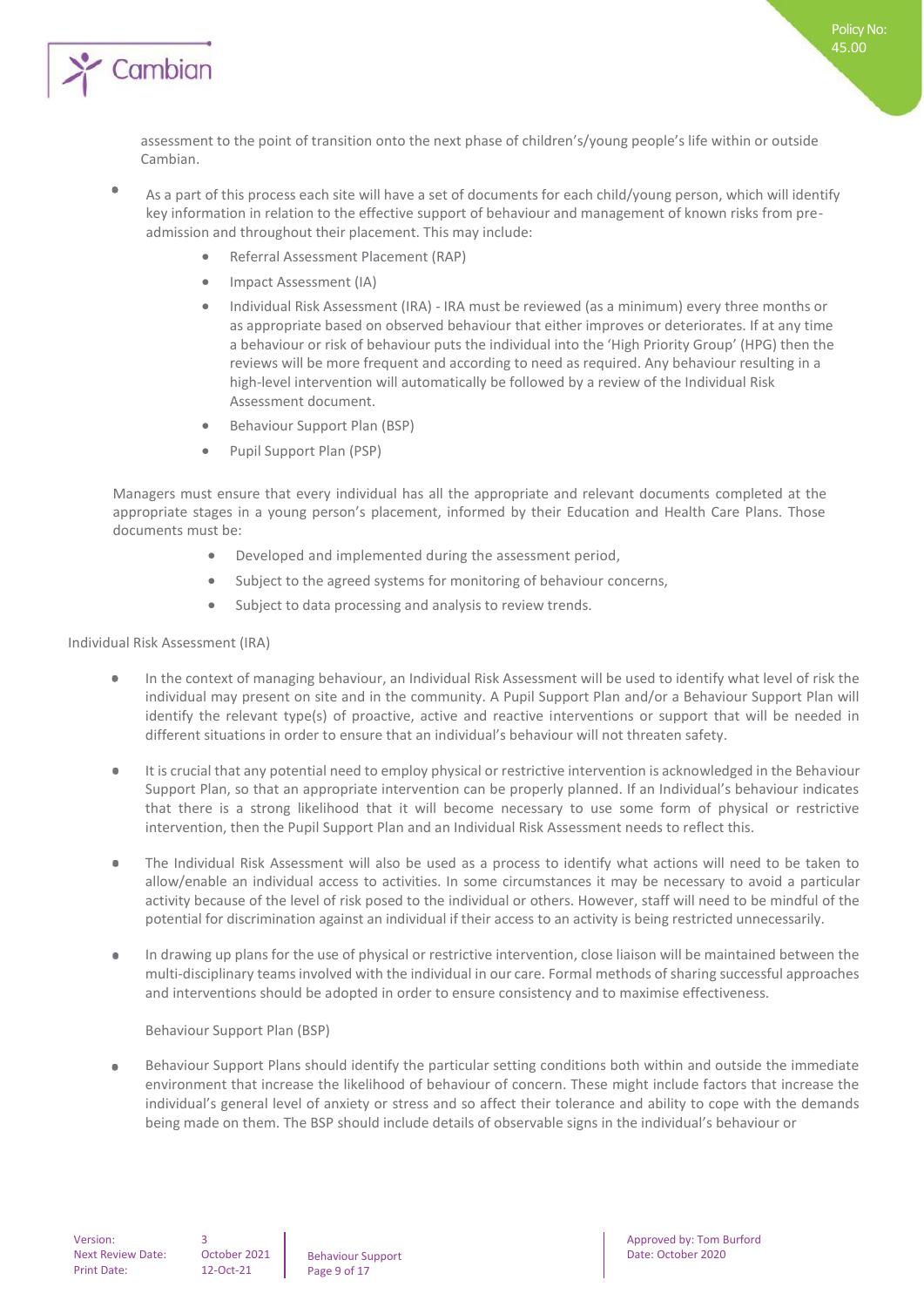

demeanour that suggest increased levels of stress, agitation or anxiety as well as key triggers that are known to provoke behaviour of concern under certain setting conditions.

Policy No: 45.00

- $\bullet$ Each Behaviour Support Plan should include clear criteria for when a particular intervention will be considered to be appropriate for that individual. Steps should be taken to ensure that all staff who may have to use these techniques are clear about what exactly is permissible, and under what circumstances. Clear distinctions should be made between the options that have been identified as appropriate, and their use under different circumstances.
- $\bullet$ Behaviour Support Plans will include details of the wider range of proactive strategies to be employed in an attempt to avoid the need for physical or restrictive intervention. This will include longer-term planning to address the root causes behind the behaviour, as well as de-escalation and diversion techniques to be employed when behaviour begins to deteriorate beyond normal expectations.
- $\bullet$ Responses to behaviour of concern should consider the individuality of the individual in our care. In identifying appropriate interventions for an individual, a comprehensive assessment of that individual's needs should be carried out, using a multi-disciplinary approach. Where the child/young person experienced trauma, approaches to behaviour support strategies must be trauma informed, so the appropriate and effective staff responses can be given.
- $\bullet$ When planning the use of restrictive or physical intervention, it is important to ensure that the particular intervention is not contra-indicated because of personal characteristics or health/medical factors.
- There will be times when staff will need to intervene physically to keep children and young people safe or to keep themselves and/or others safe. However, just because restraint is permissible, it does not mean that it is the best and/or only way to manage a concern or situation. Staff should always consider the balance of risk associated with carrying out any intervention, i.e. the balance between the risks of carrying out the intervention against the risk of not carrying out that intervention.
- $\Phi$ Physical interventions should only be used in conjunction with other strategies designed to help the individual learn alternative non-challenging behaviours. As well as identifying responses to behaviour of concern, any individual plans should include details of environment changes, teaching opportunities and the provision of

3

Behaviour Support Page 10 of 17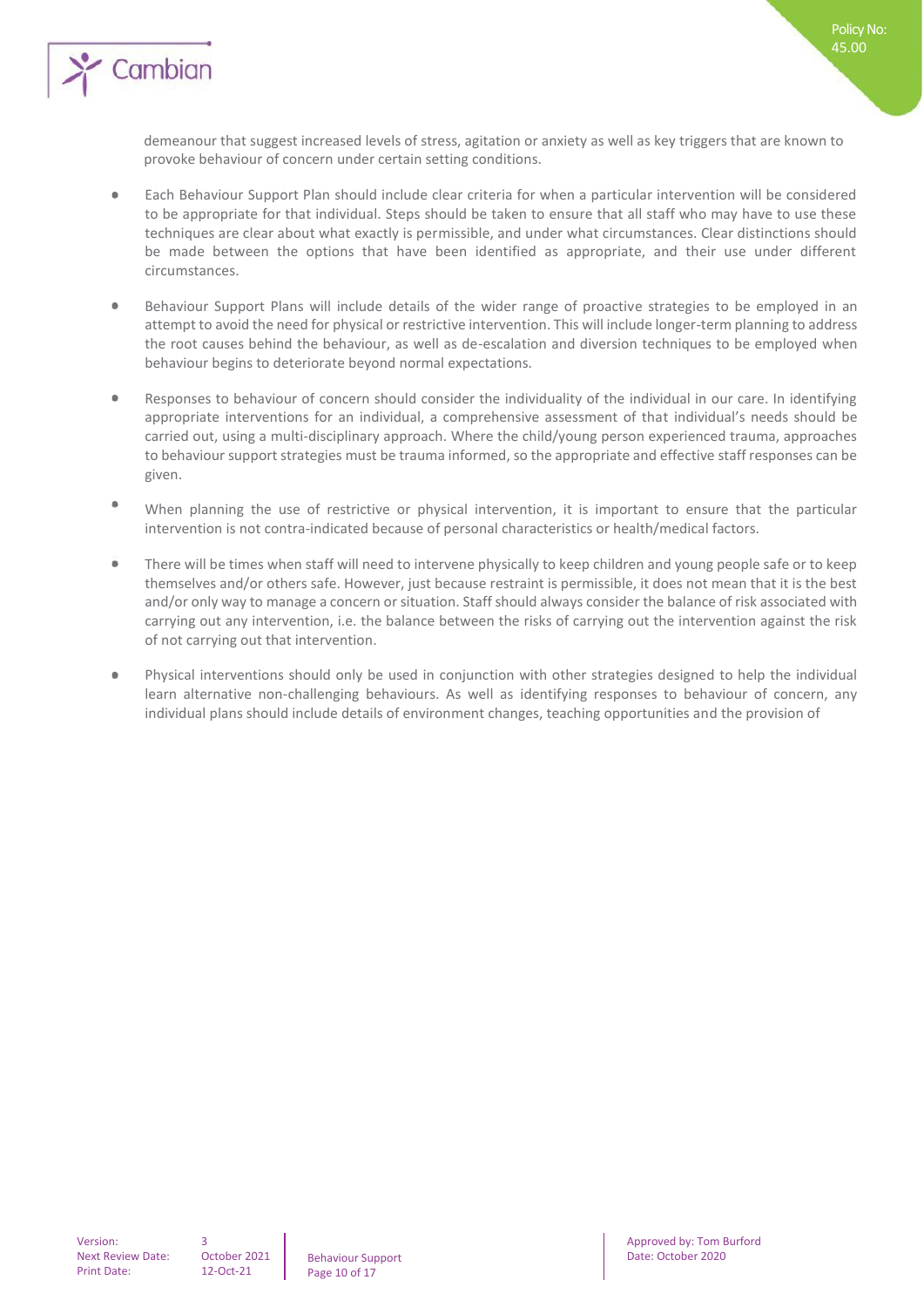

The role of staff

- $\bullet$ Staff have a responsibility to ensure that incidents involving behaviour of concern are reported immediately, discussed, recorded and actions taken.
- $\overline{\phantom{a}}$ The team/person named as responsible for coordination of the school behaviour support has a responsibility for ensuring that each Incident sheet is analysed and that the young person and staff involved have been offered a debrief.
- ٠ Any changes proposed to current Behaviour Support Plan(s) and Individual Risk Assessment(s) must be shared with all staff to ensure revised strategies are applies consistently and without a delay.
- The Headteacher has a responsibility to ensure all actions identified by the team/person named as responsible for coordination of the school/home behaviour support have been carried out in a timely manner.

The Role of children and young people

Where possible all children/young people are encouraged and expected to take responsibility for their own behaviour and will be made fully aware of this Behaviour Support policy and their Behaviour Support Plan.

 $\Phi$ Where possible all children/young people are supported to understand what happened and how they can modify their responses in difficult situations.

Individual's debrief

- $\bullet$ Following an incident involving behaviour of concern the child/young person should be given the opportunity to talk through, where appropriate, and reflect on the circumstances in which the child/young person found themselves. The purpose of this debrief is to explore with the child/young person the responsibility for what has happened and to identify alternative strategies for the child/young person to avoid similar situations occurring in future.
- It is necessary to exercise judgement in the timing of this meeting balancing the need to allow sufficient time for  $\ddot{\phantom{a}}$ the child/young person to calm down fully without allowing too much time to pass so that the meeting loses its immediacy and impact. It is also important to think about who should conduct this meeting. Ideally it should not be the person directly involved in the incident. It would be preferable if the meeting could be conducted by

3

Behaviour Support Page 11 of 17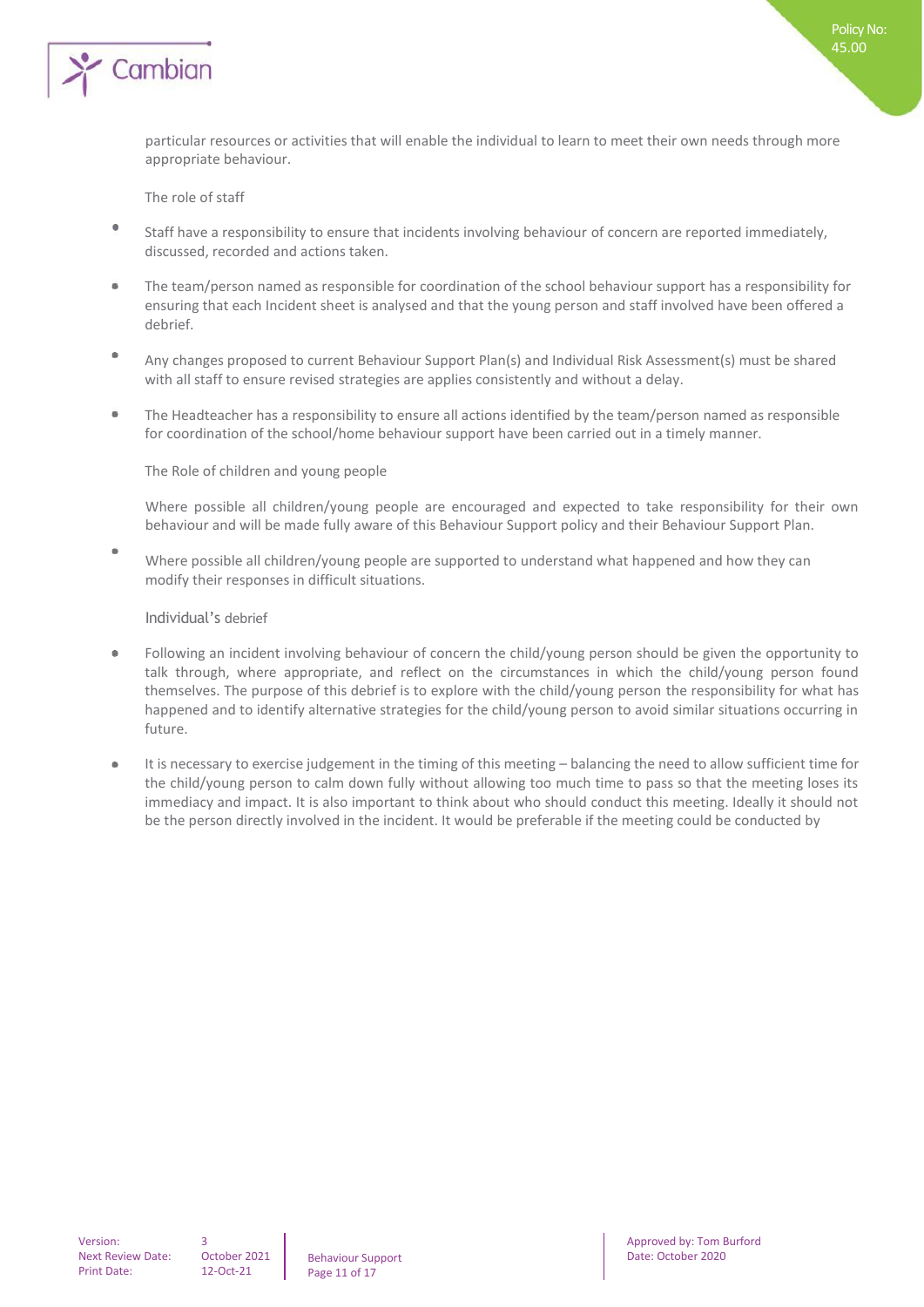

- The purpose of the meeting is to promote change and to help the child/young person to develop improved selfcontrol. It is important that it is conducted in a calm and supportive way which the child/young person experiences as helpful and positive.
- $\bullet$ If it is necessary to impose any sanctions on the child/young person or there are any other negative outcomes (from the child/young person's perspective) they should be informed of these things after and separate from the debriefing meeting.
- In some cases, a member of the therapy team might need to be involved and support depending on capacity. ۰ They may be able to help with the selection of questions, or with specific arrangements around the communication with the child/young person.
- Sites may use different specifically designed debrief documents which will be carefully selected for each  $\Phi$ child/young person.

## Structure, boundaries and school/home rules

- All locations will ensure that all Individuals are cared for and/or educated in an environment which provides  $\bullet$ positive and appropriate structure, boundaries and rules. These help to provide the framework for developing a moral foundation where skills of self-control and self-discipline are developed and children and young people are able to take responsibility for their actions.
- $\bullet$ All locations will provide clear information on any rules that apply in that setting.

Ongoing support, praise and encouragement

- Helping the child/young person learn about, and where appropriate replace concerning patterns of a behaviour  $\bullet$ with a more appropriate pattern is a key objective of effective behaviour support, but it may not work for everyone immediately. Rewards motivate and help children and young people to see that good behaviour is important and also valued. At Cambian we seek to reward all children and young people for their efforts, commitment, good behaviour, achievements and hard work in a variety of ways.
- Praise and encouragement develop children and young people's confidence and self-esteem and can be used as a  $\bullet$ motivator to encourage positive behaviour. For those who require further encouragement, the promise of rewarding experiences as a consequence of appropriate behaviour provides an added motivator. Therefore, where appropriate, token and reward systems can be extremely effective motivators in the development of positive behaviour.
- Where the child/young person has experienced trauma, education about trauma reactions will be provided and a  $\bullet$ hope for full recovery given. This may be led by the member of the senior management team or therapy team member – depending on the type of provision offered.
- Conveying information about common reactions to trauma can often be helpful, not only to the child/young person,  $\ddot{\phantom{a}}$ but also to the people around them, including staff, parents, teachers, non-teaching staff and community member involved in child's/young person's life. Knowing what to expect and what reactions are most common can relieve adults' worries that the child/young person will not recover or will be damaged forever.

### Consequences

Children and young people rarely respond positively to being addressed by an adult raising their voice and will either become extremely distressed or over-stimulated, exacerbating any inappropriate behaviour. Other children and young people observing such behaviour may also become distressed or over-

Behaviour Support Page 12 of 17

Approved by: Tom Burford Date: October 2020

Policy No: 45.00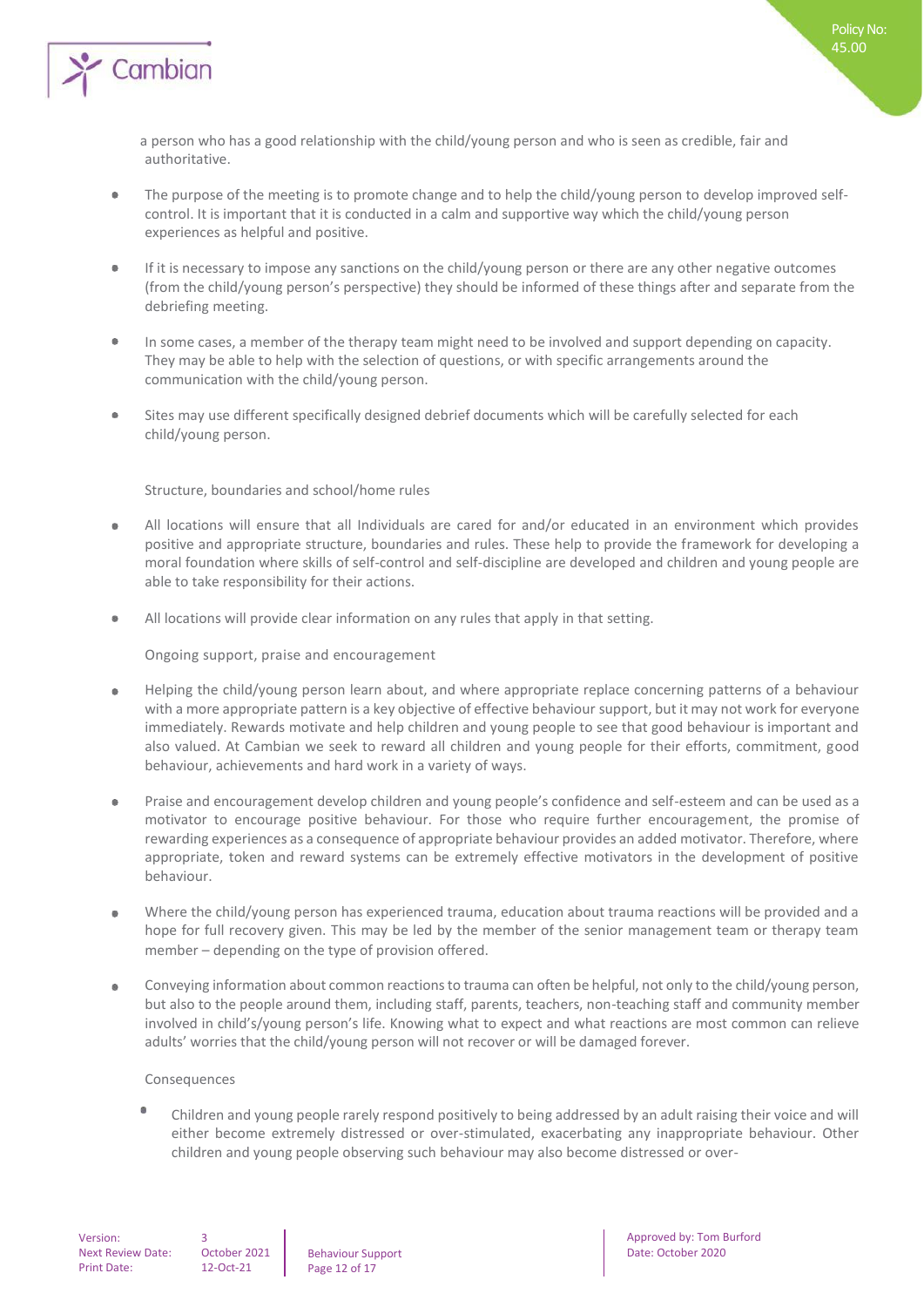

- $\circ$ As well as rewarding positive behaviour, there is a need for consequences to register the disapproval of unacceptable behaviour. The use of consequences should be characterised by certain features, such as:
	- It must be clear why the consequence is being applied,
	- It must be made clear what changes in behaviour are required to prevent similar situation,
	- There should be a clear distinction between minor and major incidents,
	- The focus should be on the behaviour, not the child/young person

### Working together

- All services will ensure that there is an ongoing dialog (where appropriate and advisable) with families, carers and other professionals involved.
- All services must liaise closely with those responsible for the child's/young person's care to effectively support children and young people across a range of contexts. The services will share observations and feedback but also seek support in the development of practice which is of benefit to the child/young person life.
- Other agencies and professionals will be engaged when considered necessary and in the best interests of the child/young person by both their parents/carers/LA and the service.

## Physical Intervention

- This section should be read in conjunction with 46. Physical Intervention (PI) policy and procedure.
	- The purpose of physical intervention is to take immediate control of a dangerous situation, in order to end or significantly reduce the risk of harm to the person and others around them. Physical intervention involves some form of physical contact and application of force to guide, restrict or prevent movement. This can include touching, guiding or escorting all the way up to holding, chemical or mechanical restraint and seclusion.
- Cambian services use either of the following BILD accredited Physical Intervention methods:
	- CPI Management of Actual of Potential Aggression (MAPA),
	- PILLARS.
	- Management of Violence and Aggression (MVA).

This policy, procedure, supporting documentation and training are provided for staff to give clear

instruction and guidance.  $\bullet$ 

### Supporting staff

- We understand that working with children and young people with complex needs in developing effective
- behavioural support requires commitment, specific skill and dedication. In order for the management of behaviour to be as effective as it could be, it is necessary for the staff involved to be provided with a learning

3

Behaviour Support Page 13 of 17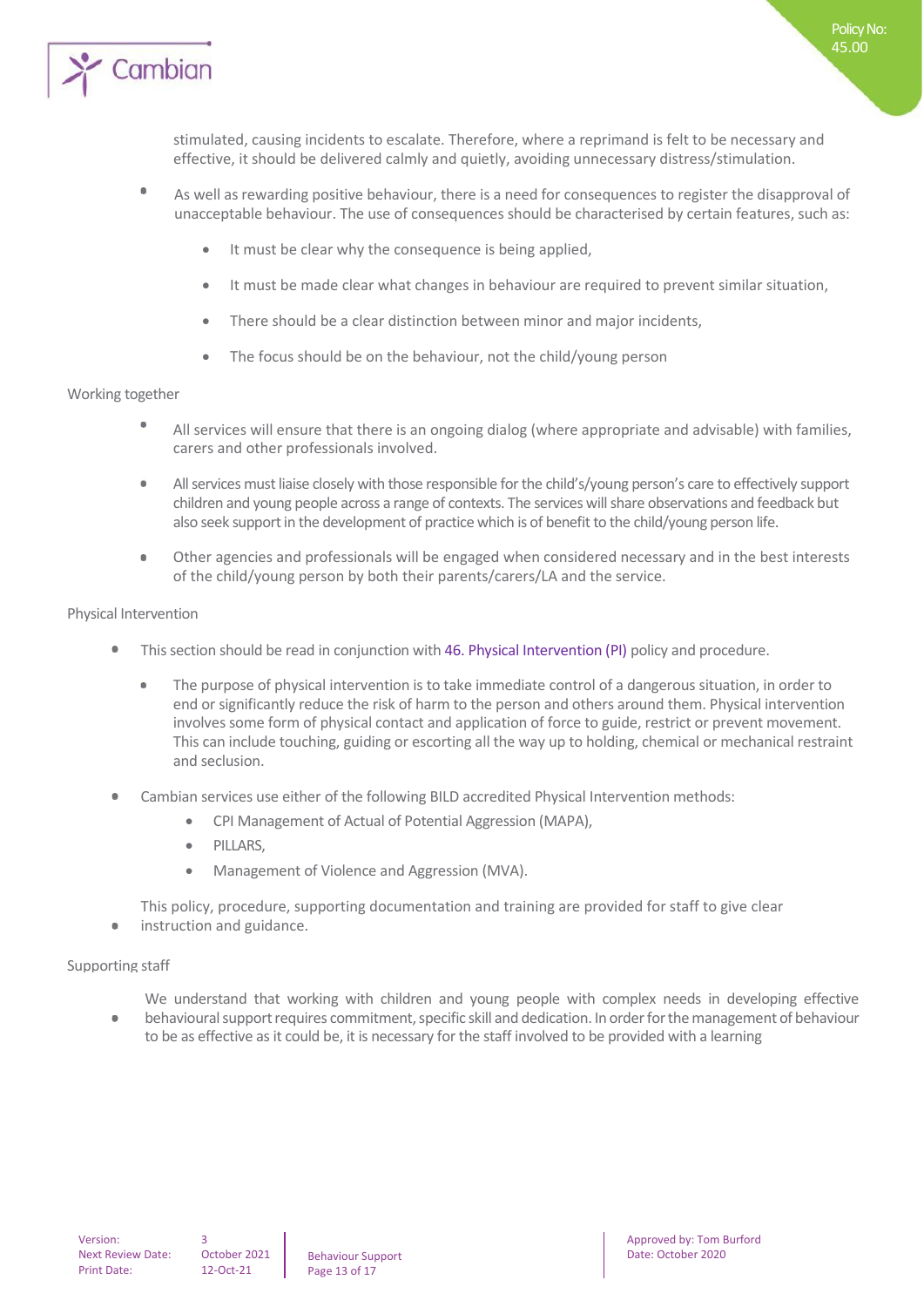

- Providing MAPA, PILLARS, MVA model training and also where required additional learning opportunities in the use of appropriate strategies and interventions,
- Completion and continuous monitoring of Cambian KPI's including an overview of incidents, de-escalation and level of restraints used,
- Providing support from a member of the Senior Leadership Team to members of staff including managers whenever requested,
- Providing additional guidance, for example clinical support in development or review of Behaviour Support Plans for children and young people in order to address challenging behaviour,
- Regular monitoring of incidents,
- Staff debrief sessions following stressful or serious incidents,
- Providing regular supervision with line manager which encourages deep reflection,
- Providing access to Employee Assistance Programme which is free of charge.

Staff debrief

- We have a duty of care for our staff. Debrief after a serious incident and/or incidents where restrictive intervention was used is a necessary and important step. Debrief can be carried out by any member of staff including Managers, Team Leaders, members of the therapy team. The name of the staff member receiving and also providing debrief is added to the debrief form.
- $\bullet$ Where restrictive intervention took place, debrief with the member of staff must be carried out within 24 hours. There might be times where a group debrief will need to be offered – this will take place where a

3

Behaviour Support Page 14 of 17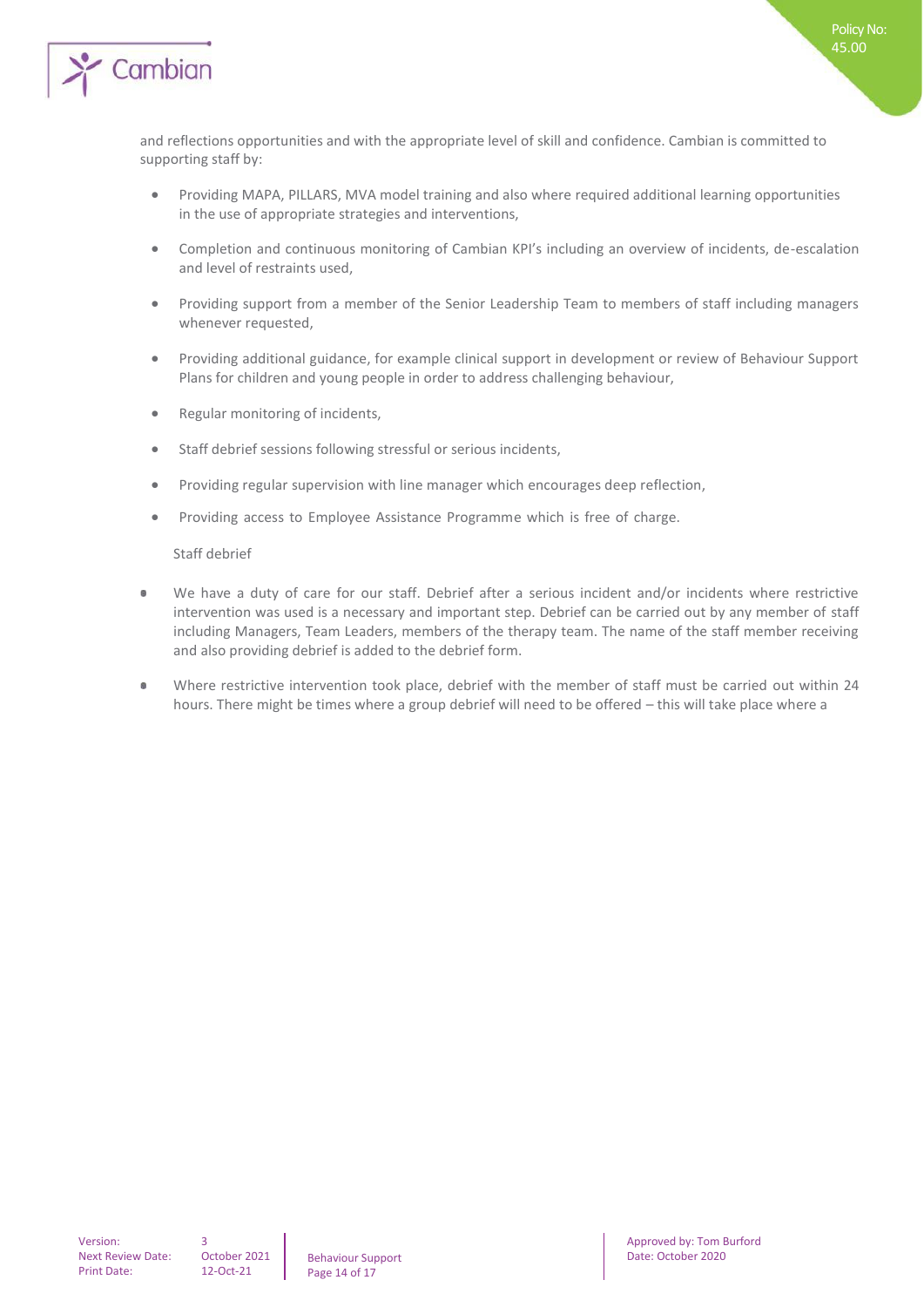

group of staff were involved in a difficult incident/situation and it is believed the whole group will benefit from the session. These sessions might be guided by Managers, facilitators or other identified practitioners.

Policy No: 45.00

Group debriefs will be provided to review team members' experience at the time and it is important to remember that the feedback from each session should be use to inform further learning.

Heads of Care Forum

- Cambian Education has a dedicated Heads of Care forum which meets quarterly. The Forum comprises, but is not restricted to the following members:
	- Head of Continuous Improvement Care (Chair)
	- Regional Care Leads
	- Regional Education Leads open membership
	- Heads of Care/Registered Managers
	- Headteachers/Principals open membership
	- Responsible/Nominated Individuals and Directors open membership
	- COO open membership

• Other Cambian key members depending on the subject discussed e.g. Learning & Development and HR team – by invitation

- Guests (Regulators, Advocates, Parents/Siblings, others) by invitation
- $\bullet$ The Heads of Care forum members have collectively established the terms of reference:
	- Networking opportunity to promote and share good practice,
	- to support and encourage the development of the quality and best practice across care provisions,
	- to ensure there is collaborative approach to raising standards,
	- for Heads of Care to meet to problem solve, share information and offer peer support,
	- on request to review, comment and make proposals for change in relation to policy and procedures,
	- to provide a platform for understanding and introducing new initiatives: i.e. applying new legislation and to work specifically on an area of future development identified for our sector.

October 2021 12-Oct-21

3

Behaviour Support Page 15 of 17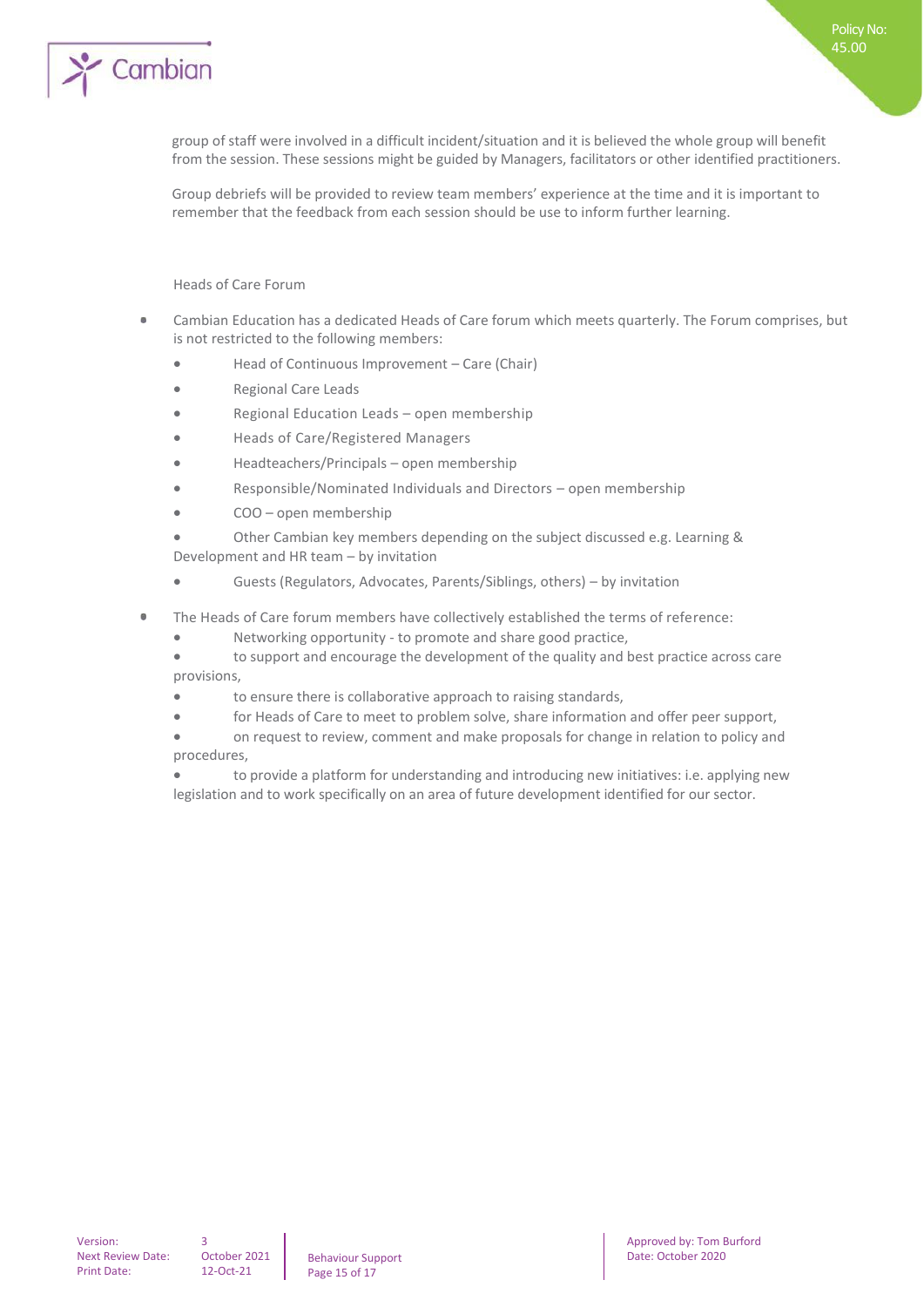

### Throughout the annual cycle the group will place its focus on the following areas:

• Ensuring that Cambian Education meets the requirements of the relevant Behaviour Support framework within its standards and training (facilitated by relevant programme lead),

Ensuring that operational feedback on the effectiveness of behaviour support policies and procedures is sought and promoting the welfare of children and young people are consistent at

- all times with current legislation and statutory guidance, and ensure that daily practice and procedures accord with this policy,
- Monitoring and analysing a holistic view of behaviour support issues to ensure that incidents are managed effectively, themes are identified and tracked and appropriate actions are taken within suitable timescales,
- Facilitating a 'lessons learned' process to ensure that from an organisational perspective, learning points from serious incidents, can be identified and action taken which will support the review of this policy,
- Ensuring processes are in place and operating, to routinely review and evaluate behaviour support including practice and performance of all staff working with children and young people,
- Promoting and fostering a culture of continuous improvement across all disciplines,
- Providing an information exchange / setting for discussion to consider the best means to address any issues in relation to safeguarding & child protection, including working together with other agencies.

#### Need for consent

Please read this section in conjunction with Mental Capacity and Consent and Deprivation of Liberty policy.

 $\Phi$ Children's and Young People's care must only be provided with the consent of the relevant person, which may include the person themselves.

Consent and Mental Health Act

Where young people are detained under Section 2 and 3 of the Mental Health Act consent may not be required staff should follow guidance within the MHA Code of Practice.

 $\ddot{\phantom{a}}$ 

Implementation of positive behaviour support through supervision, staff meetings and collaborative discussion with members of the clinical team.

Each location will have an up-to-date training matrix which provides evidence of all staff training including the name of the course, date and time taken and when this training needs to be refreshed.

## 7. Standard Forms, Relevant Documents, Letters & References

This Policy's supporting documents

| 45    | Behaviour Support Policy - Education                     |
|-------|----------------------------------------------------------|
| 45.1  | Risk Assessment and Management process map for Education |
| 45.2  | Referral Assessment Placement Form                       |
| 45.3  | Impact Assessment                                        |
| 45.4a | Behaviour Support Plan – for Individual signature        |
| 45.5a | Individual Risk Assessment                               |

October 2021 12-Oct-21

3

Behaviour Support Page 16 of 17